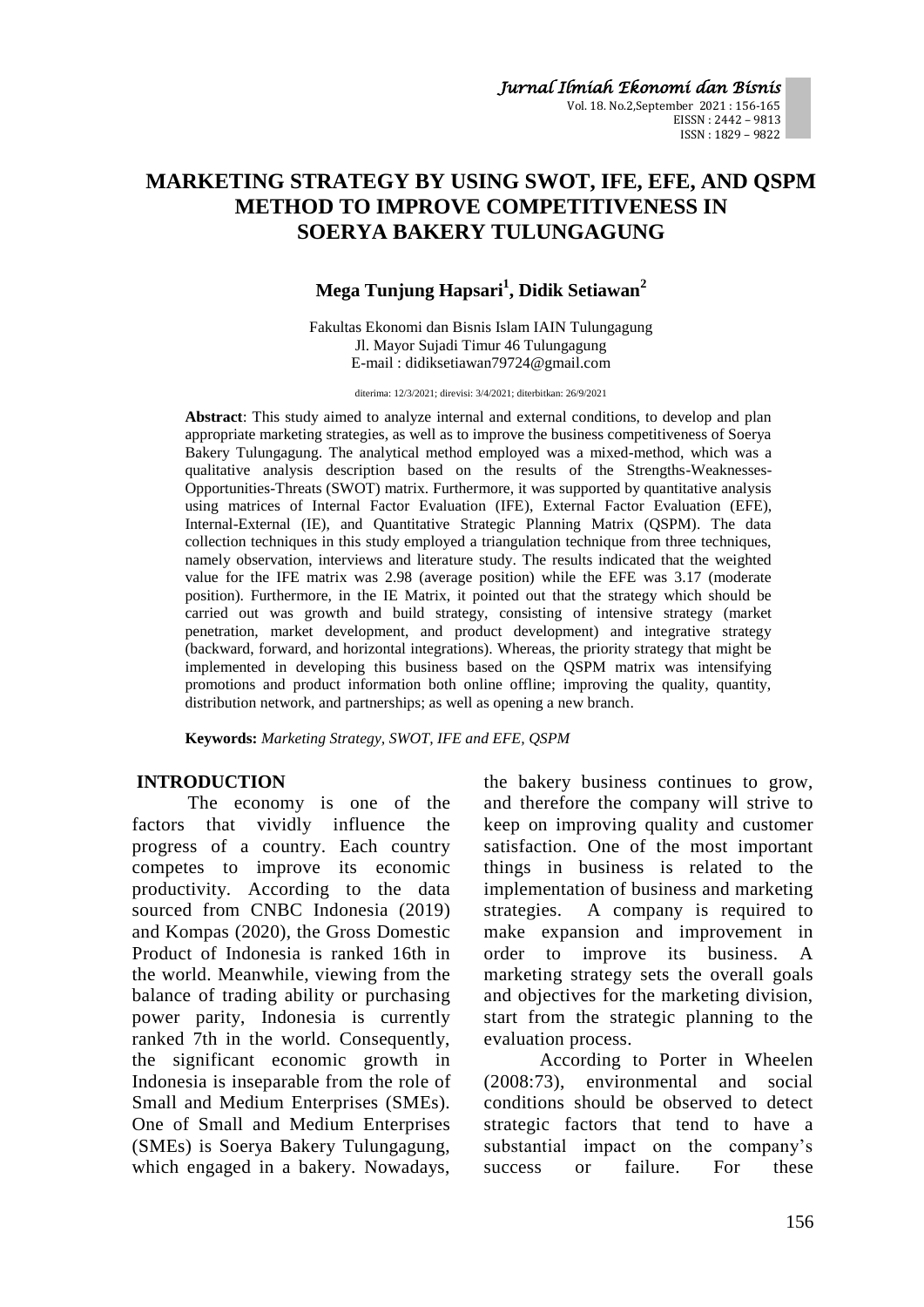circumstances, business managers must be able to take advantage of environmental situations in the development of their business. One of the attempts to facilitate the utilization of environmental situations is by analyzing internal and external factors. This analysis is used to determine the strengths and weaknesses, to take advantage of opportunities, and to be aware of possible threats of the company in order to face competitors. Hence, this study was feasible and significant to be carried out because the results could accommodate the results of the strategic factors analysis. It was conducted through the matrix of internal and external environmental factors, which produced an ideal business strategy map for Soerya Bakery SME.

Many researchers have described competitiveness as a multidimensional and relative concept. Having significance of the different criteria, competitiveness changes through time and context. Theories and frameworks have to be relatively flexible to integrate changes with the strategic management process. Despite many theories about competitiveness and interdisciplinary fields related to strategy, resource-based operations, economics, and many others, practitioners do not widely apply those theories in their decisions to improve or maintain competitiveness (Barney J, M, Wright, and DJ, Ketchen: 2001: 625). Competitiveness can be treated as an either dependent or independent variable, depending on the perspective of the problem. Berkely, et al., (1988: 174) have proposed a framework applying three factors, namely: performance competitiveness, potential competitiveness, and management process. The research results of Meliala, et al., (2014), and Anggraeni, et al., (2017) concluded that marketing strategy planning in SMEs is influenced by human resources, facilities and technology, innovation, and business competitors. In this case, business owners are required to carry out strategic management, comprising of analysis, decisions, and actions to create and maintain a competitive advantage.

Strategy management is a framework that guides choices, which in turn, determines the nature, direction, and goals of the organization. The results of the study provided recommendations for alternative strategies as an effort to improve competitiveness. Meanwhile, the purpose of this study was to analyze internal and external conditions, to produce ideal strategic planning, and to utilize alternative strategies to improve Soerya's Bakery Tulungagung competitiveness.

# **LITERATURE REVIEW**

Marketing strategy planning involves more detailed planning for more specific marketing opportunities. The success of a company's marketing effort depends on the management's ability to plan its marketing programs strategically. The research of Adewale et al., (2013) on the impact of marketing strategies on SMEs business performance in Nigeria illustrates that products, promotions, places, prices, packaging, and after-sales services are notable joint predictors of business performance in terms of profitability, market share, profit on investment, and expansion. In addition, Ataman et al., (2010); Haris and Rae (2010); Heerde et al., (2013) concluded that social networking and advertising will play a vital role in the future marketing, which externally can increase promotion and product information, and internally help alter the focus of traditional marketing with an open and collaborative approach that is more beneficial in achieving success in a modern business environment.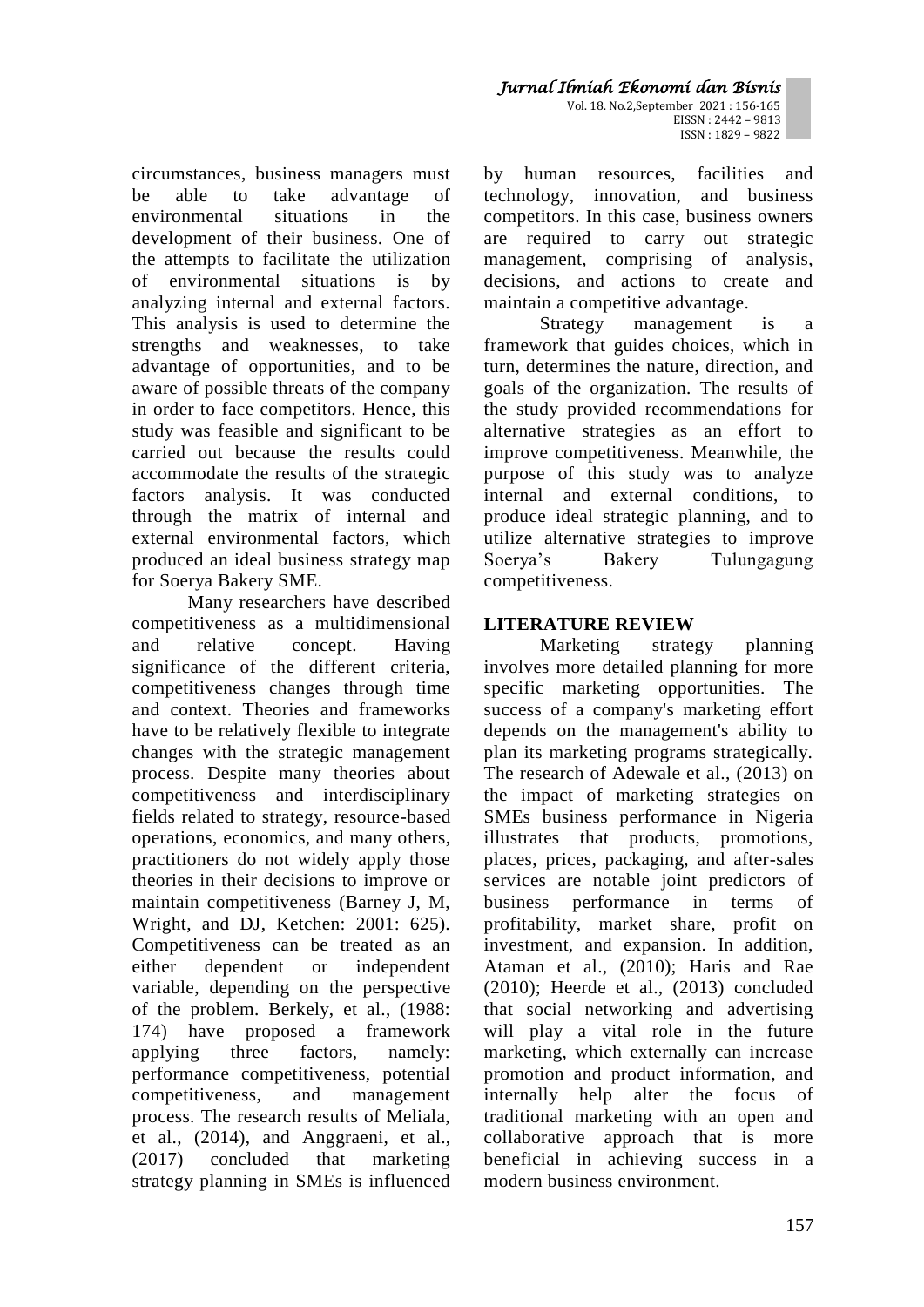*Jurnal Ilmiah Ekonomi dan Bisnis*  Vol. 18. No.2,September 2021 : 156-165 EISSN : 2442 – 9813 ISSN : 1829 – 9822

Analysis of strengths, weaknesses, opportunities and threats (SWOT) indicates a framework that helps researchers or planners to identify and prioritize business objectives, as well as to identify strategies to achieve them. SWOT analysis is a technique employed to analyze the strengths, weaknesses, opportunities and threats of the business that derive from the internal environment (Internal Factor Evaluation) and external (External Factor Evaluation). In addition, academic researches illustrate that the effectiveness of SWOT can be intensified by using qualitative and quantitative techniques together (Gurel, 2017).

A qualitative investigation of internal and external factors is only the beginning of in-depth analysis in the strategic planning process. Therefore, it is necessary to employ QSPM (Qualitative Strategic Planning Matrix) to select the best strategy for business objectively. Ommani (2011) clarified that QSPM consists of key external and internal factors obtained directly from the IFE and EFE matrices, as well as feasible alternative strategies derived from a SWOT analysis. The results obtained in the process are the precise ideal strategy to be executed in the business.

# **METHOD**

The stages of marketing strategy research to improve the competitiveness of Soerya Bakery Tulungagung are illustrated in Figure 1:

Figure 1. Scheme of Research Stages



The type of data processing and analysis employed were mixed-methods by exercising sequential exploratory designs. A sequential exploratory design was selected to provide priorities on the quantitative stage; however, it requires starting with qualitative data collection, in the beginning, to be able to identify the focus of potential variables. Moreover, qualitative and quantitative descriptive analyses were carried out based on the strategic management concept approach. The qualitative descriptive analysis was employed to determine a company environment related to the possessed opportunities, threats, strengths, weaknesses of the company and the formulation of strategies employed the SWOT matrix. On the other hand, quantitative analysis engaged the matrices of EFE, IFE, IE, and QSPM.

The data employed were derived from two sources, namely primary data and secondary data. Primary data was collected by researchers directly from the research objects through direct interviews with the manager of Soerya Bakery Tulungagung. In addition, secondary data was obtained from several sources related to the object of this study. Secondary data from this study were the results of previous studies, literature, and data from research objects that were applied in the preparation of this study.

According to David and David (2017), a strategy preparation is carried out through three work stages, namely the input stage (internal and external factor input analysis), the matching stage (SWOT and IE Matrix) and the decision stage (QSPM Matrix). The first stage employed the IFE and EFE matrices. Meanwhile, the matching stage focused on constructing appropriate alternative strategies by matching internal and external factors using the SWOT and IE matrices. In addition, the last stage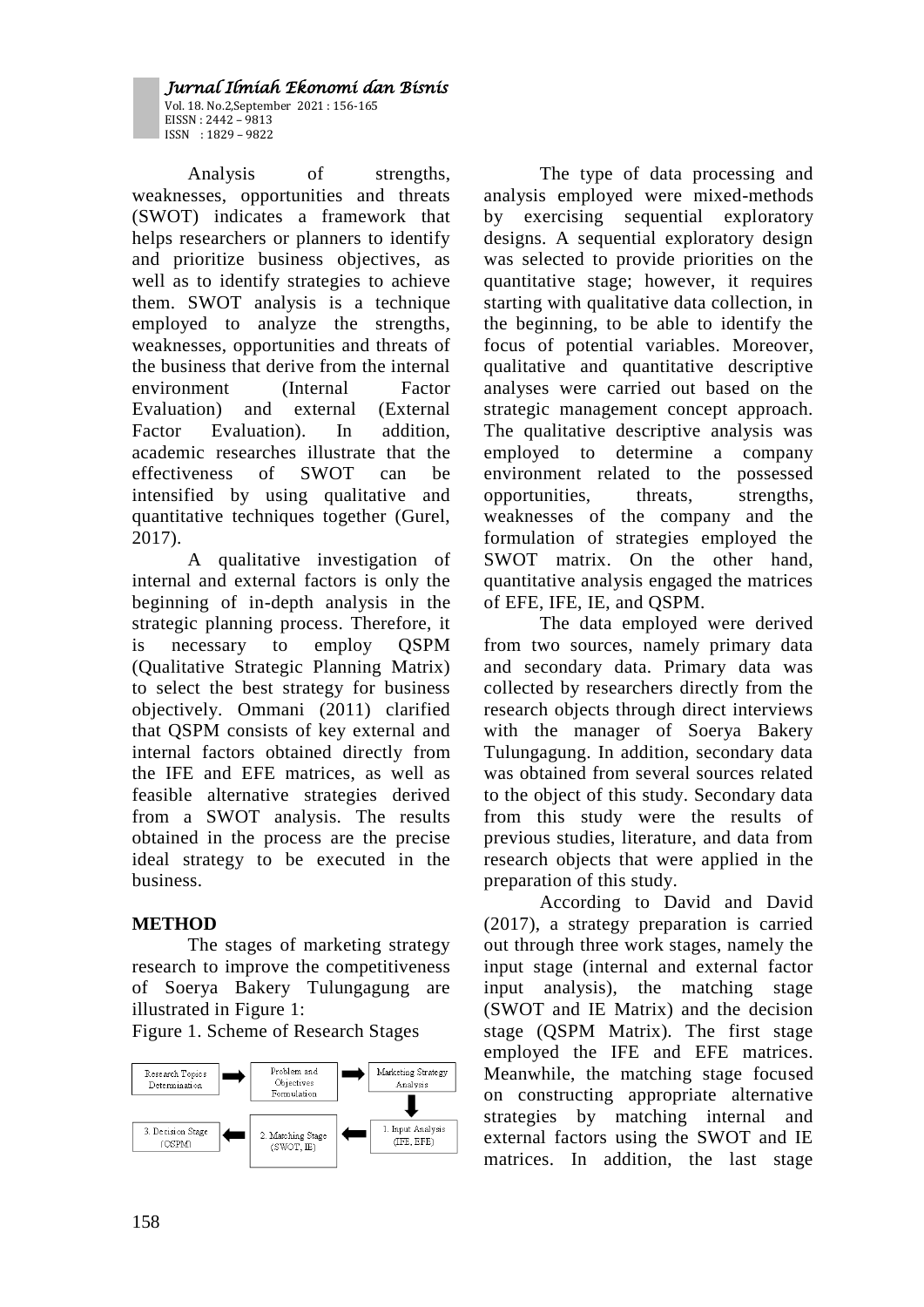employed the QSPM matrix to determine strategic decisions.

Data collection techniques in this study employed a triangulation technique from three techniques, namely:

- 1) Observation. This study conducted direct observations to the research object, which is observing the service and production processes directly on Soerya Bakery Tulungagung.
- 2) Interview. This study conducted interviews by administering a question and answer session to Soerya Bakery Tulungagung owner as well as to the service department employees.
- 3) Literature Study. Literature study in this research was collecting secondary data obtained from books, previous research journals, and articles from reputable official websites and social media.

## **RESULTS AND DISCUSSION**

Soerya Bakery Tulungagung is one of the Small and Medium Enterprises (SMEs) located at Jl. MT Haryono No. 103 Bago, Tulungagung. It has been operating for more than six years. The location is right on the edge of the highway, which is highly strategic and accessible. In its early days, Soerya Bakery only produced bread; however, along with the development of technology, market demand, and the rapid competition, the business owner created some innovations, such as producing ice cream, pudding, drinks, and even providing a cafe at the business venue. Nevertheless, business competition relentlessly increases. Many new bakeries and cafés provide more convenient and attractive menu variants, places and facilities. Thus, Soerya Bakery requires an ideal and appropriate marketing strategy to increase competitiveness.

According to Hunger and Wheelen (2012), in formulating a marketing strategy, companies have to pay attention to the affecting environment in order to be successful in the long run. This environment is divided into two; internal and external environment. Internal strategy factors are demonstrated in Table 1, while external strategy factors are viewed in Table 2.

|  |  | Table 1. Internal Strategy Factors |  |
|--|--|------------------------------------|--|
|--|--|------------------------------------|--|

|    |                            |    | ັັ                        |
|----|----------------------------|----|---------------------------|
|    | Strengths                  |    | Weaknesses                |
| 1) | Guaranteed product quality |    | 1) Lack of promotion both |
|    | due to new daily products  |    | online and offline        |
| 2) | Affordable prices for all  | 2) | Unattractive room         |
|    | people                     |    | decoration                |
| 3) | Various products, not only | 3) | Rarely offering any       |
|    | bread but also ice cream,  |    | discounts or promos to    |
|    | pudding and drinks         |    | consumers.                |
| 4) | Good company               | 4) | On busy days, the service |
|    | management                 |    | becomes slow.             |
| 5) | Strategic and accessible   | 5) | Parking space is not      |
|    | location                   |    | spacious enough.          |
| 6) | Having resellers           |    |                           |
| 7) | Bakery provides café       |    |                           |
|    | facilities                 |    |                           |
|    |                            |    |                           |

### Table 2. External Strategy Factors Soerya Bakery Tulungagung

|     | Oppoturnities                 | Threats                        |
|-----|-------------------------------|--------------------------------|
| 1)  | Consumer trust and loyalty    | 1) Many competitors sell       |
|     | to the product is high.       | similar products.              |
| 2)  | There is no other bakery      | 2) The price of raw material   |
|     | that provides café facilities | rises.                         |
|     | for<br>in<br>consumers        | 3) Many bakeries and other     |
|     | Tulungagung.                  | cafes are aggressively         |
| 3)  | Having a high product order   | offering product promos        |
|     | for formal and informal       | online.                        |
|     | events (such as meetings,     | 4) Lots of substitute products |
|     | birthdays, and communal       | that can be found easily       |
|     | feasts)                       | 5) Consumer purchasing         |
| 4). | Consumer characteristics in   | power decreases.               |
|     | Tulungagung society<br>are    |                                |
|     | quite high.                   |                                |
| 5)  | Products sold have a typical  |                                |
|     | distinctive<br>from<br>taste  |                                |
|     | competitors.                  |                                |
| 6)  | Strategic location<br>and     |                                |
|     | spacious place.               |                                |
|     |                               |                                |

### Input Analysis

Internal Factor Evaluation (IFE) Matrix A more detailed result of the IFE matrix analysis described in Table 3: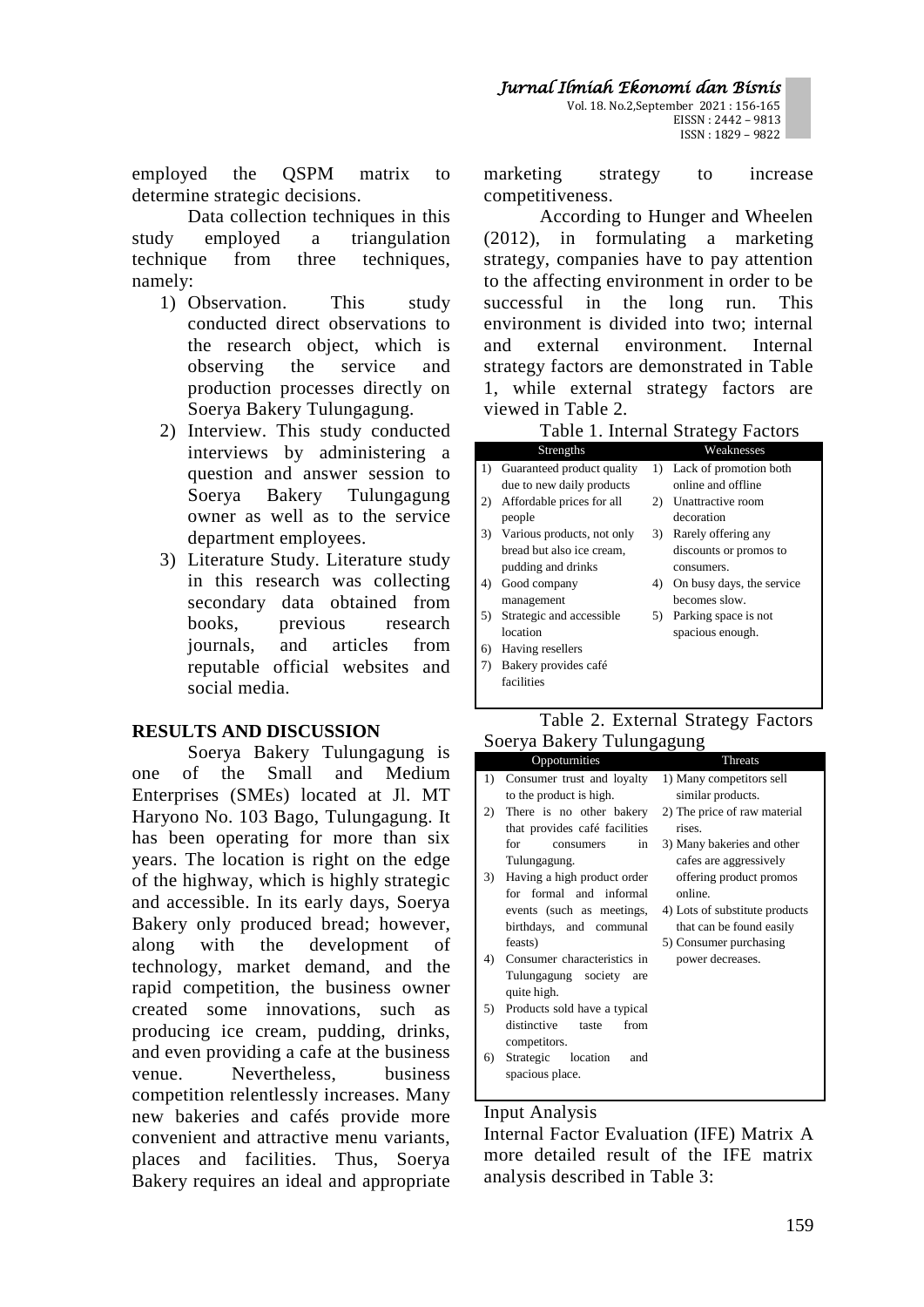Vol. 18. No.2,September 2021 : 156-165 EISSN : 2442 – 9813 ISSN : 1829 – 9822

Table 3. IFE Matrix Analysis Results

|                  | The Key of Internal Factor                                                       | Weight | Rate | Score             |
|------------------|----------------------------------------------------------------------------------|--------|------|-------------------|
|                  |                                                                                  | (a)    | (b)  | $(c = a)$<br>x b) |
| Strengths (A)    |                                                                                  |        |      |                   |
| 1.               | Guaranteed product<br>quality due to new daily<br>products                       | 0,07   | 2,7  | 0.18              |
| $\overline{2}$ . | Affordable prices for all<br>people                                              | 0,11   | 3,5  | 0,38              |
| 3.               | Various products, not<br>only bread but also ice<br>cream, pudding and<br>drinks | 0.08   | 2,8  | 0,22              |
| 4.               | Good company<br>management                                                       | 0,12   | 3,8  | 0,45              |
| 5.               | Strategic and accessible<br>location                                             | 0,07   | 2,7  | 0,18              |
| 6.               | Having reseller                                                                  | 0,06   | 2,6  | 0,15              |
| 7.               | Bakery provides café<br>facilities                                               | 0,08   | 2,8  | 0,22              |
|                  | Sub-Total                                                                        | 0,59   | 20,9 | 1,78              |
| Weaknesses (B)   |                                                                                  |        |      |                   |
| 1.               | Lack of promotion both<br>online and offline                                     | 0,10   | 3,5  | 0,35              |
| $\overline{2}$ . | Unattractive room<br>decoration                                                  | 0,08   | 2,8  | 0,22              |
| 3.               | Rarely offering any<br>discounts or promos to<br>consumers.                      | 0,07   | 2,7  | 0,18              |
| $\overline{4}$ . | On busy days, the<br>service becomes slow.                                       | 0,09   | 3,0  | 0,27              |
| 5.               | Parking space is not<br>spacious enough.                                         | 0,07   | 2,7  | 0,18              |
|                  | Sub-Total                                                                        | 0,41   | 14,7 | 1,20              |
|                  | IFE's TOTAL = $(A + B)$                                                          | 1,00   | 35,6 | 2,98              |

From the described matrix above, several conclusions are drawn to describe the conditions of the Soerya Bakery Tulungagung company, which are: (a) On the strength factor, the highest score was 0.12, and a rating of 3.8, with a total score of 0.45. In other words, it has proper company management. Soerya Bakery Tulungagung management is monitored and evaluated directly by the company's owner. It is good in finance, administration, production and marketing. As a result, there is an increase in sales every year. They also have never experienced bankruptcy while running the business. Therefore, the owner of Soerya Bakery Tulungagung has proper company management. (b) On the weakness factor, the highest score was 0.10 and a rating of 3.5 with a score of 0.35. It identifies that it lacks promotion both online and offline. Soerya Bakery Tulungagung rarely offers some promotions both online and offline. For social media, they have Instagram, Facebook, and Google Business; nevertheless, they never update their product information and promotions. (c) In the IFE matrix table, a total value obtained was 2.98. It indicates that Soerya Bakery Tulungagung is in average position in utilizing its strengths and is able to overcome existing weaknesses.

|                   | The Key of External Factor                                                                                                | Weight  | Rate | Score     |
|-------------------|---------------------------------------------------------------------------------------------------------------------------|---------|------|-----------|
|                   |                                                                                                                           | (a)     | (b)  | $(c = a)$ |
|                   |                                                                                                                           |         |      | (x b)     |
| Opportunities (A) |                                                                                                                           |         |      |           |
| 1.                | Consumer trust and<br>loyalty to the product is<br>high.                                                                  | 0.10    | 3,0  | 0,30      |
| $\overline{2}$ .  | There is no other bakery<br>that provides café<br>facilities for consumers in<br>Tulungagung.                             | 0,12    | 4,0  | 0,48      |
| 3.                | Having a high product<br>order for formal and<br>informal events (such as<br>meetings, birthdays, and<br>communal feasts) | 0,08    | 2,9  | 0,23      |
| $\overline{4}$ .  | Consumer characteristics<br>in Tulungagung society<br>are quite high.                                                     | 0,07    | 2,8  | 0,19      |
| 5.                | Products sold have a<br>typical distinctive taste<br>from competitors.                                                    | 0.08    | 2,9  | 0,23      |
| 6.                | Strategic<br>location<br>and<br>spacious place.                                                                           | 0,07    | 2,8  | 0,19      |
|                   | Sub-Total                                                                                                                 | 0.52    | 18,4 | 1,62      |
| Threaths (B)      |                                                                                                                           |         |      |           |
| 1.                | Lack of promotion both<br>online and offline                                                                              | 0,11    | 3,5  | 0,38      |
| $\overline{2}$ .  | Unattractive room<br>decoration                                                                                           | 0.09    | 2,8  | 0,25      |
| 3.                | Rarely offering any<br>discounts or promos to<br>consumers.                                                               | 0,12    | 3,9  | 0,46      |
| $\overline{4}$ .  | On busy days, the service<br>becomes slow.                                                                                | 0,08    | 2,8  | 0,22      |
| 5.                | Parking space is not<br>spacious enough.                                                                                  | 0,08    | 3,0  | 0,24      |
|                   | Sub-Total                                                                                                                 | 0,48    | 16   | 1,55      |
|                   | EFE's TOTAL = $(A+B)$                                                                                                     | 1,00    | 34,4 | 3,17      |
|                   | From<br>the<br>EFE                                                                                                        | matrix, |      | several   |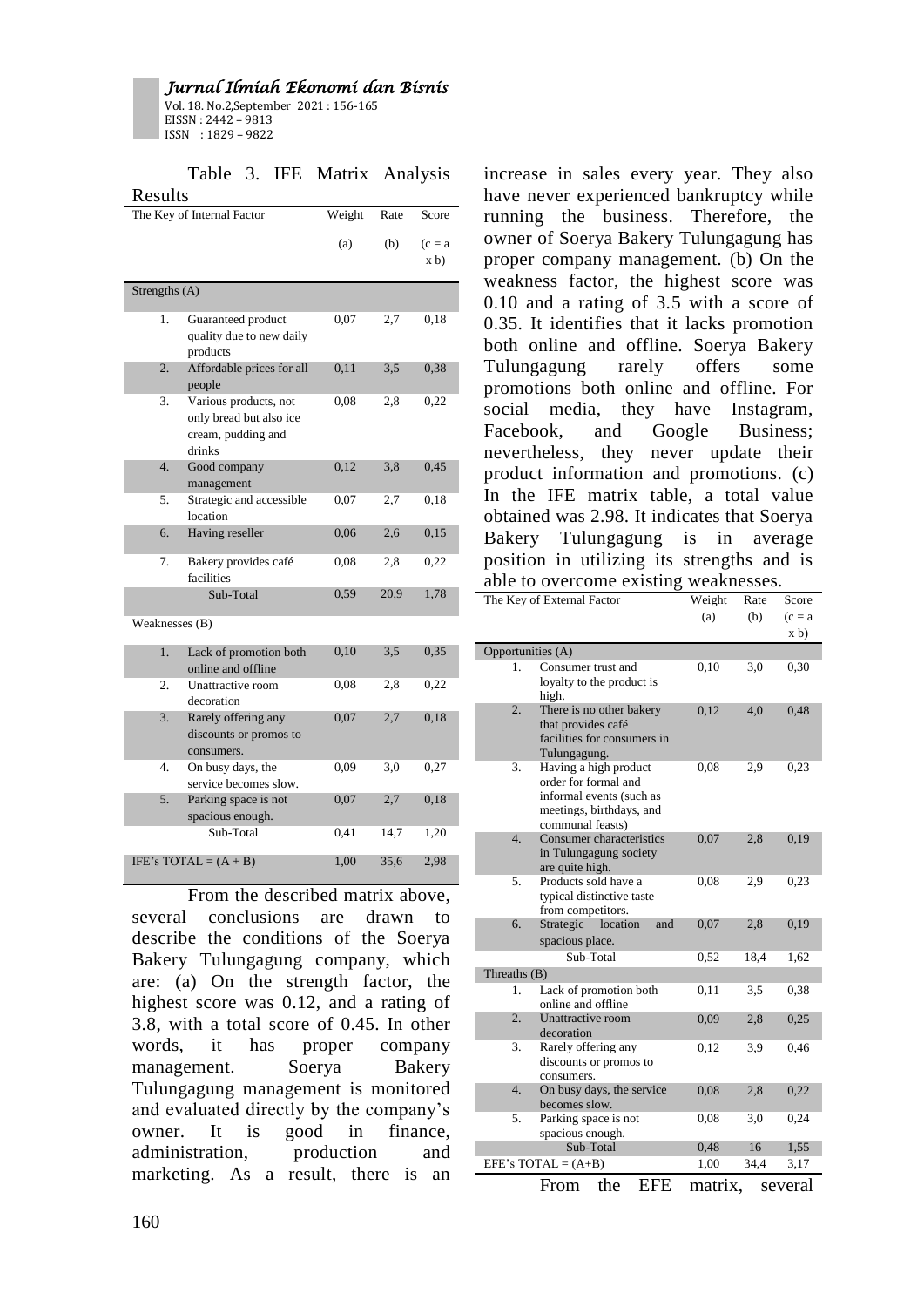Vol. 18. No.2,September 2021 : 156-165 EISSN : 2442 – 9813 ISSN : 1829 – 9822

conclusions drawn to describe the condition of the company, namely:

- a) In the opportunity factor, the highest score was 0.12 and a rating of 4.0, with a total score of 0.48. It turns out that there are no other bakeries that provide café facilities for consumers in Tulungagung. Not only a bakery, but Soerya Bakery Tulungagung also provides a cafe for customers. For the products, they sell not only bread but also ice cream, pudding, and drinks. This opportunity will be a good strategy because nowadays lots of people, both young and old, like to spend their time (hanging out) in a cafe.
- b) In the threat factor, the highest score was 0.12 and a rating of 3.9 with a score of 0.46. There are many bakeries and other cafés which are aggressively providing product promos online. In this digital era, many people use social media to offer a promotion that significantly affects the attractiveness and competitiveness of companies.
- c) In the EFE matrix table, the total value was 3.17. It indicates that Soerya Bakery Tulungagung is in a high position in taking advantages of existing opportunities and ready to overcome any threats.

Matching Stage, SWOT (Strengths, Weakness, Opportunities, and Threats) Matrix

| LAVIC J. S WUL MAUIA AIIALYSIS    |    |                |    |                 |
|-----------------------------------|----|----------------|----|-----------------|
| <b>Internal Factor</b><br>$(S-W)$ |    | Strengths      |    | Weakness        |
|                                   | 1) | Guaranteed     | 1) | Lack of         |
|                                   |    | product        |    | promotion       |
|                                   |    | quality due    |    | both online     |
|                                   |    |                |    |                 |
|                                   |    | to new daily   |    | and offline     |
|                                   |    | products       | 2) | Unattractive    |
|                                   | 2) | Affordable     |    | room            |
|                                   |    | prices for all |    | decoration      |
|                                   |    | people         | 3) | Rarely offering |
|                                   | 3) | Various        |    | any discounts   |
|                                   |    | products, not  |    | or promos to    |
|                                   |    | only bread but |    | consumers.      |
|                                   |    | also ice       | 4) | On busy days,   |
|                                   |    | cream,         |    | the service     |
| External Factor                   |    | pudding and    |    | becomes slow.   |
| $(O-T)$                           |    | drinks         | 5) | Parking space   |
|                                   | 4) | Good           |    | is not spacious |
|                                   |    | company        |    | enough.         |
|                                   |    | management     |    |                 |
|                                   | 5) | Strategic and  |    |                 |
|                                   |    | accessible     |    |                 |
|                                   |    | location       |    |                 |
|                                   | 6) | Having         |    |                 |
|                                   |    | resellers      |    |                 |
|                                   | 7) | <b>Bakery</b>  |    |                 |
|                                   |    | provides café  |    |                 |
|                                   |    | facilities     |    |                 |
| Opportunities                     |    | S-O Strategy   |    | W-O Strategy    |
| 1)<br>Consumer                    | 1) | Opening a      | 1) | The café        |
| trust and                         |    | new branch.    |    | decoration      |
| loyalty to the                    | 2) | Intensifying   |    | needs to be     |
|                                   |    |                |    |                 |
|                                   |    |                |    |                 |
| product is                        |    | promotions     |    | set out more    |
| high.                             |    | and product    |    | creatively and  |
| 2)<br>There is no                 |    | information    |    | more            |
| other bakery                      |    | both online    |    | instagramable   |
| that provides                     |    | (social        |    |                 |
| café facilities                   |    | media) and     | 2) | Expanding       |
| for consumers                     |    | offline.       |    | parking lots.   |
| in                                | 3) | Improving      | 3) | Increasing the  |
| Tulungagung.                      |    | quality,       |    | speed of        |
| 3)<br>Having a high               |    | quantity,      |    | service time.   |
| product order                     |    | distribution   | 4) | Offering a      |
| for formal                        |    | networks and   |    | discount to     |
| and informal                      |    | partnerships.  |    | customers       |
| events (such                      |    |                |    | when ordering   |
| as meetings,                      |    |                |    | in large        |
| birthdays, and                    |    |                |    | quantities.     |
| communal                          |    |                |    |                 |
| feasts)                           |    |                |    |                 |
| 4)<br>Consumer                    |    |                |    |                 |
| characteristic                    |    |                |    |                 |
| s in                              |    |                |    |                 |
| Tulungagung                       |    |                |    |                 |
| society are                       |    |                |    |                 |
| quite high.                       |    |                |    |                 |
| Products sold<br>5)               |    |                |    |                 |
| have a typical                    |    |                |    |                 |
| distinctive                       |    |                |    |                 |
| taste from                        |    |                |    |                 |

| Table 5. SWOT Matrix Analysis |  |  |  |
|-------------------------------|--|--|--|
|-------------------------------|--|--|--|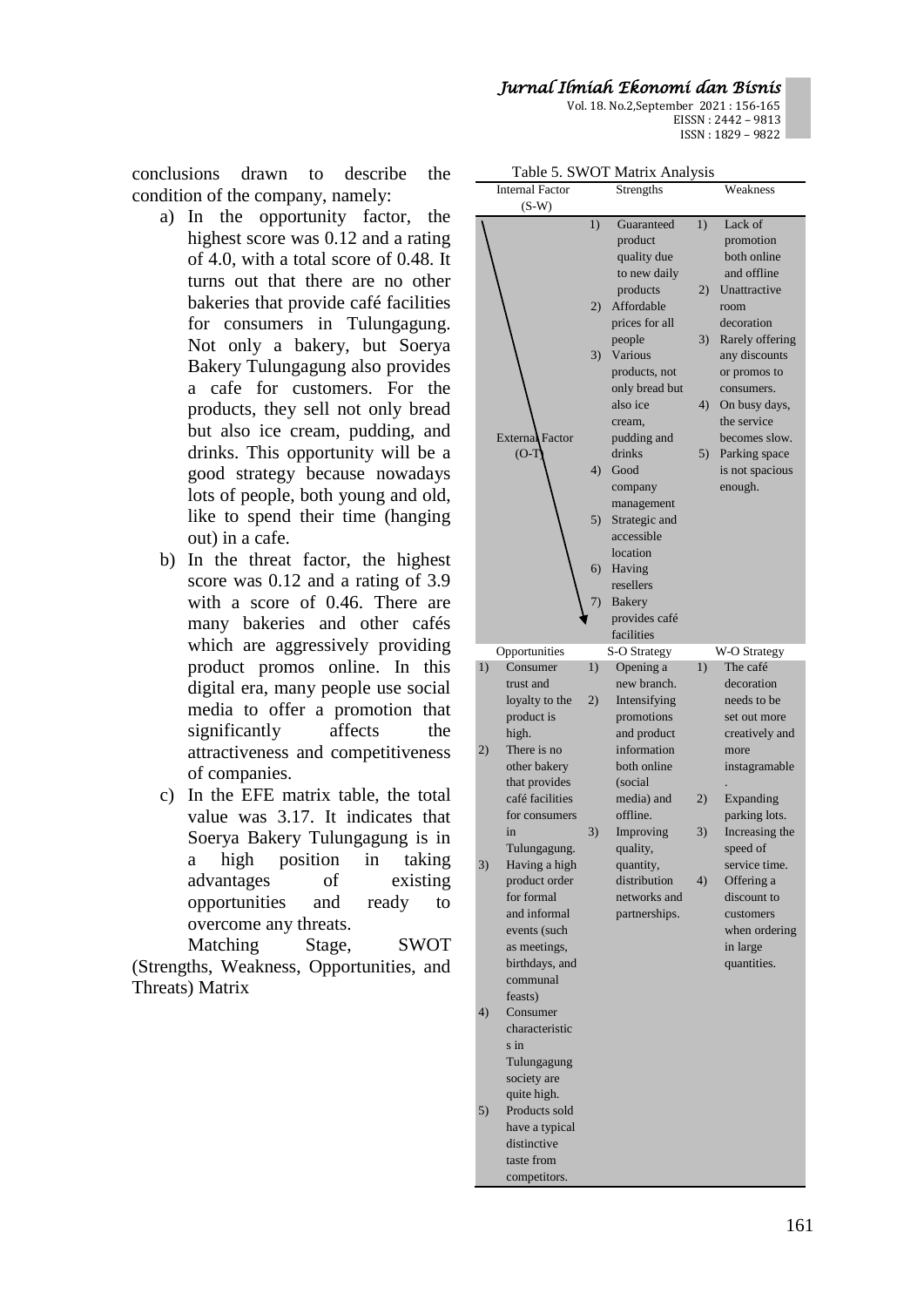Vol. 18. No.2,September 2021 : 156-165 EISSN : 2442 – 9813 ISSN : 1829 – 9822

| 6) | Strategic     |    |                        |    |                 |
|----|---------------|----|------------------------|----|-----------------|
|    | location and  |    |                        |    |                 |
|    | spacious      |    |                        |    |                 |
|    | place.        |    |                        |    |                 |
|    | Threats       |    | S-T Strategy           |    | W-T Strategy    |
| 1) | Many          | 1) | Making a               | 1) | Providing       |
|    | competitors   |    | product                |    | updated         |
|    | sell similar  |    | catalog with           |    | technical       |
|    | products.     |    | photos and             |    | training in     |
| 2) | The price of  |    | interesting            |    | making cakes    |
|    | raw material  |    | descriptions.          |    | to stimulate    |
|    | rises.        | 2) | Establishing           |    | the creation of |
| 3) | Many          |    | cooperation            |    | new menus to    |
|    | bakeries and  |    | with public            |    | increase        |
|    | other cafes   |    | and private            |    | competitivene   |
|    | are           |    | agencies as            |    | ss and be able  |
|    | aggressively  |    | culinary               |    | to attract      |
|    | offering      |    | service                |    | consumers.      |
|    | product       |    | providers in           | 2) | Adding          |
|    | promos        |    | order to               |    | employees for   |
|    | online.       |    | increase sales         |    | the production  |
| 4) | Lots of       |    | turnover.              |    | and             |
|    | substitute    | 3) | Maintaining            |    | promotion       |
|    | products that |    | the                    |    | fields          |
|    | can be found  |    | characteristic         | 3) | Prioritizing    |
|    | easily        |    | s of Soerya            |    | the quality of  |
| 5) | Consumer      |    | Bakery, so             |    | taste with an   |
|    | purchasing    |    | the products           |    | affordable      |
|    | power         |    | are not the            |    | price though    |
|    | decreases.    |    | same as the            |    | raw materials   |
|    |               |    | competitors'           |    | cost is rising  |
|    |               | 4) | product.<br>Adding new |    |                 |
|    |               |    | menu                   |    |                 |
|    |               |    | creations              |    |                 |
|    |               |    | adjusted with          |    |                 |
|    |               |    | the hype so            |    |                 |
|    |               |    | consumers              |    |                 |
|    |               |    | will not get           |    |                 |
|    |               |    | bored.                 |    |                 |
|    |               |    |                        |    |                 |

The SWOT matrix above produces four alternative strategies cell for marketing development. The S-O strategy utilizes the company's internal strengths to take advantage of the existing external opportunities at Soerya Bakery Tulungagung. Meanwhile, the W-O strategy aims to correct weaknesses by exploiting external opportunities. Additionally, the S-T strategy utilizes the company's strengths to avoid or reduce the impact of external threats that may occur. Lastly, the W-T strategy is a defensive tactic (a technique in a business to maintain the company's position in the market) aims at reducing internal weaknesses and avoiding external threats.

#### IE Matrix (Internal External)



The application of IE Matrix Analysis aims to determine the strategic position and alternative strategies for the company in order to be able to face competition and business growth in the future. The results obtained from the IFE and EFE matrices were utilized to compile the IE matrix so that we might identify the position of Soerya Bakery Tulungagung. With this position, it can foresee what strategy is suitable for Soerya Bakery Tulungagung.

The average total score on the IFE matrix was 2.98, while the EFE matrix was 3.17. From the results of the IE matrix analysis on the figure, Soerya Bakery Tulungagung was enlisted in cell II namely Growth and Build. An average cell was for IFE matrix, and a high cell was for EFE matrix. In this position, Soerya Bakery Tulungagung is capable of conducting intensive strategies and integrative strategies.

An intensive strategy is to penetrate the market by expanding market share through marketing/promotion efforts. In addition, this strategy is also to develop a market by expanding market share, which is geographically, it belongs to new regions or new targets. Besides, developing products by modifying /creating new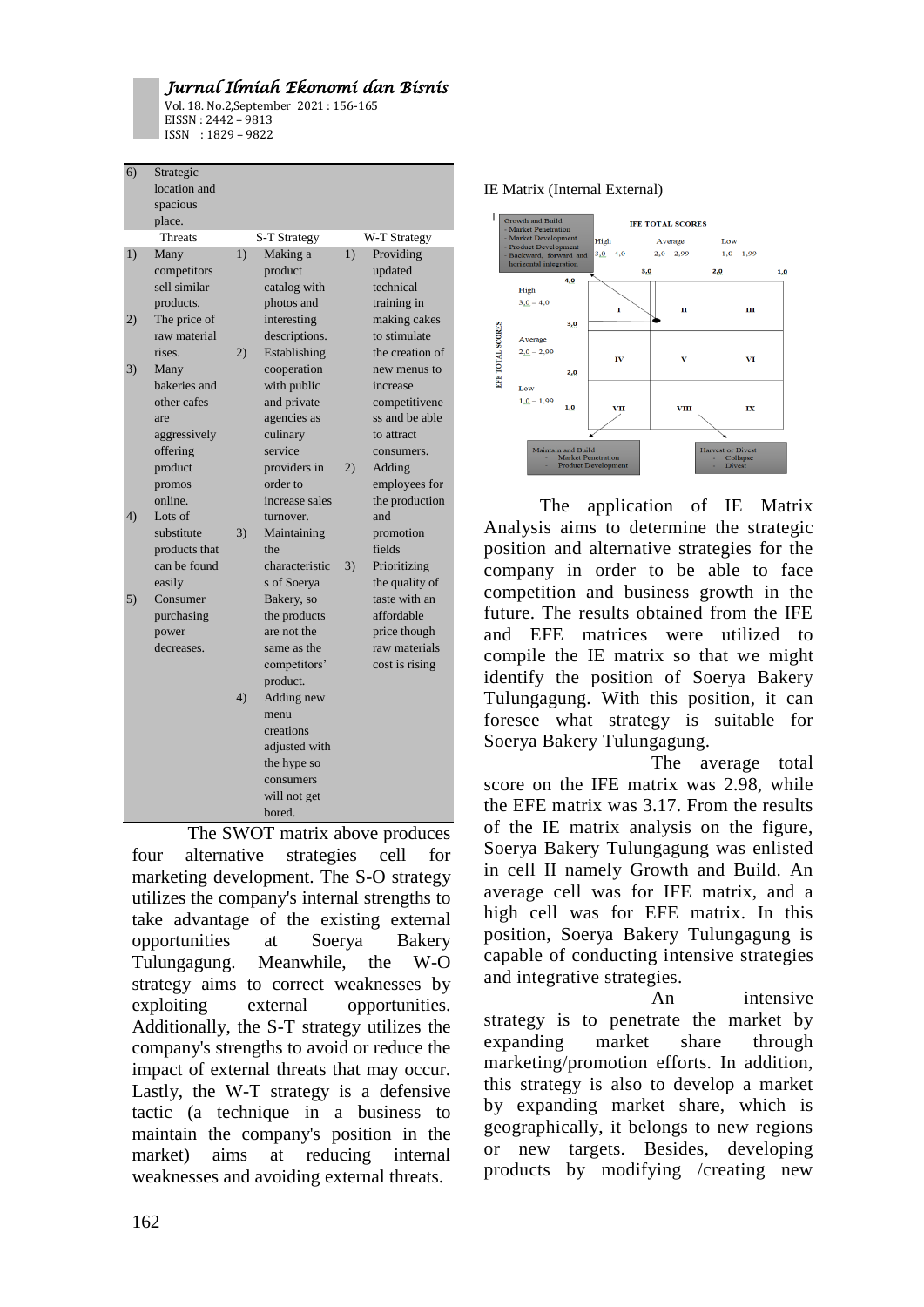Vol. 18. No.2,September 2021 : 156-165 EISSN : 2442 – 9813 ISSN : 1829 – 9822

products that are different from competitors, is generally executed when the product is in a saturated position. Furthermore, in cell II there is an integrative strategy, namely forward strategy, backward integration and horizontal integration. The forward strategy is to prepare product innovation, quality improvement, and service facilities. The backward integration is an evaluation of the strategies that have been carried out previously, while horizontal integration is executed through quality control.

Decision Stage, QSPM Matrix

Internal and external environmental analysis is a critical foundation for decision making of strategy formulation. QSPM is the final step in the framework of the strategy formulation analysis. At this stage, it objectively indicates the best strategy and which one must be implemented. QSPM employs the input analysis from stage 1 and the matching results from stage 2 analysis to facilitate objectively in determining or directing which strategies need to be carried out immediately among the alternative strategies.

Based on matching matrix analysis (IFE, EFE, SWOT, IE), it can be concluded that the strategies that must be implemented are in the form of market penetration and product development. Concerning alternative strategies that have been compiled in the SWOT matrix, this study took three strategies to be compared by employing QSPM. (1) Strategy 1 :

Intensifying promotions and product information both online (social media) and offline. (2) Strategy  $2$  : Improving quality, quantity, distribution networks and partnerships. (3) Strategy 3 Opening a new branch.

| Table 6. QSPM Matrix |  |  |
|----------------------|--|--|
|----------------------|--|--|

|                         | Matrix QSPM                                                                                                            |        |                                                                                                                                                                                 |            |                |                         |                         |            |
|-------------------------|------------------------------------------------------------------------------------------------------------------------|--------|---------------------------------------------------------------------------------------------------------------------------------------------------------------------------------|------------|----------------|-------------------------|-------------------------|------------|
|                         |                                                                                                                        |        | Intensifying promotions and<br>Improving quality,<br>product information both<br>quantity, distribution<br>online (social media) and<br>networks and<br>offline<br>partnerships |            |                | Opening a<br>new branch |                         |            |
|                         | <b>Key Factors</b>                                                                                                     | Weight | AS                                                                                                                                                                              | <b>TAS</b> | AS             | <b>TAS</b>              | AS                      | <b>TAS</b> |
|                         | Strenghts                                                                                                              |        |                                                                                                                                                                                 |            |                |                         |                         |            |
| 1.                      | Guaranteed product quality due<br>to new daily products                                                                | 0,07   | 4                                                                                                                                                                               | 0.28       | 4              | 0.28                    | 4                       | 0.28       |
|                         | Affordable prices for all people                                                                                       | 0.11   | 4                                                                                                                                                                               | 0.44       | 4              | 0.44                    | 3                       | 0.33       |
| $\overline{\mathbf{3}}$ | Various products, not only<br>bread but also ice cream.<br>pudding and drinks                                          | 0.08   | ä                                                                                                                                                                               | 0.24       | 4              | 0.30                    | 3                       | 0,24       |
| 4.                      | Good company management                                                                                                | 0.12   | 4                                                                                                                                                                               | 0.48       | 3              | 0.36                    | 3                       | 0.36       |
| 5.                      | Strategic and accessible location                                                                                      | 0.07   | 3                                                                                                                                                                               | 0.21       | 3              | 0.21                    | 4                       | 0.28       |
| 6.                      | Having resellers                                                                                                       | 0.06   | 3<br>Ŧ                                                                                                                                                                          | 0.18       | 4<br>ţ         | 0.24                    | 3                       | 0,18       |
| 7.                      | Bakery provides café facilities<br><b>Weakness</b>                                                                     | 0.08   |                                                                                                                                                                                 | 0.24       |                | 0.24                    | 3                       | 0.24       |
| 1.                      | Lack of promotion both online<br>and offline                                                                           | 0.10   | 4                                                                                                                                                                               | 0.40       | 3              | 0.30                    | 3                       | 0.30       |
| 2.                      | Unattractive room decoration                                                                                           | 0.08   | 3                                                                                                                                                                               | 0.24       | 3              | 0.24                    | 4                       | 0.32       |
| Ŧ                       | Rarely offering any discounts or<br>promos to consumers.                                                               | 0.07   | ţ                                                                                                                                                                               | 0.21       | 3              | 0.21                    | 3                       | 0.21       |
| 4.                      | On busy days, the service<br>becomes slow.                                                                             | 0.09   | 3                                                                                                                                                                               | 0.27       | 3              | 0.27                    | $\overline{2}$          | 0.18       |
| 5.                      | Parking space is not spacious<br>enough.                                                                               | 0.07   | Ŧ                                                                                                                                                                               | 0.21       | $\overline{2}$ | 0.14                    | $\overline{\mathbf{3}}$ | 0.21       |
|                         | <b>IFE's Weight Total</b>                                                                                              | 1.00   |                                                                                                                                                                                 |            |                |                         |                         |            |
|                         | <b>Opportunities</b>                                                                                                   |        |                                                                                                                                                                                 |            |                |                         |                         |            |
| 1.                      | Consumer trust and loyalty to<br>the product is high.                                                                  | 0.10   | 4                                                                                                                                                                               | 0.40       | 3              | 0.30                    | 3                       | 0.30       |
| $\overline{2}$          | There is no other bakery that<br>provides café facilities for<br>consumers in Tulungagung.                             | 0.12   | 4                                                                                                                                                                               | 0.48       | 3              | 0.36                    | 3                       | 0.36       |
| 3.                      | Having a high product order for<br>formal and informal events<br>(such as meetings, birthdays,<br>and communal feasts) | 0.08   | 3                                                                                                                                                                               | 0.24       | 4              | 0.32                    | 3                       | 0,24       |
| 4.                      | Consumer characteristics in<br>Tulungagung society are quite<br>high                                                   | 0.07   | 3                                                                                                                                                                               | 0.21       | 3              | 0.21                    | 3                       | 0.21       |
| 5.                      | Products sold have a typical<br>distinctive taste from<br>competitors.                                                 | 0.08   | 4                                                                                                                                                                               | 0.32       | 3              | 0.24                    | 3                       | 0.24       |
| 6.                      | Strategic location and spacious<br>place.                                                                              | 0.07   | 3                                                                                                                                                                               | 0.21       | 3              | 0.21                    | 4                       | 0.28       |
|                         | <b>Threats</b>                                                                                                         |        |                                                                                                                                                                                 |            |                |                         |                         |            |
| ī.                      | Many competitors sell similar<br>products.                                                                             | 0.11   | 4                                                                                                                                                                               | 0.44       | 3              | 0.33                    | 3                       | 0,33       |
| $\overline{2}$ .        | The price of raw material rises.                                                                                       | 0.09   | 3                                                                                                                                                                               | 0 27       | $\overline{4}$ | 0.36                    | 3                       | 0.27       |
| 3.                      | Many bakeries and other cafes<br>are aggressively offering<br>product promos online.                                   | 0.12   | 4                                                                                                                                                                               | 0.48       | 3              | 0.36                    | 3                       | 0.36       |
| 4.                      | Lots of substitute products that<br>can be found easily                                                                | 0.08   | 3                                                                                                                                                                               | 0.24       | 3              | 0.24                    | 3                       | 0.24       |
| 5.                      | Consumer purchasing power<br>decreases.                                                                                | 0.08   | Ŧ                                                                                                                                                                               | 0.24       | 3              | 0.24                    | Ŧ                       | 0.24       |
|                         | EFE's Weight Total                                                                                                     | 1.00   |                                                                                                                                                                                 |            |                |                         |                         |            |
|                         | <b>Total Value of Attraction</b>                                                                                       |        |                                                                                                                                                                                 | 6.96       |                | 6.42                    |                         | 6.20       |

The table above clarifies that the results of the primary data analysis with the QSPM (Quantitative Strategic Planning Matrix) on the marketing strategy business of Soerya Bakery Tulungagung include: (a) TAS value obtained in alternative strategy I was 6.96, which means an alternative strategy that must be implemented is to intensify promotions and product information both online (social media) and offline. In this digital era, social media is a marketing tool that quickly acknowledged and easily accessed by everyone. Alves et al., (2016); Luo & Zhang (2013); and Yu et al., (2013) research results concluded that social media marketing strategies possess the capacity to influence the market value of companies and businesses. Social media enables and empowers word of mouth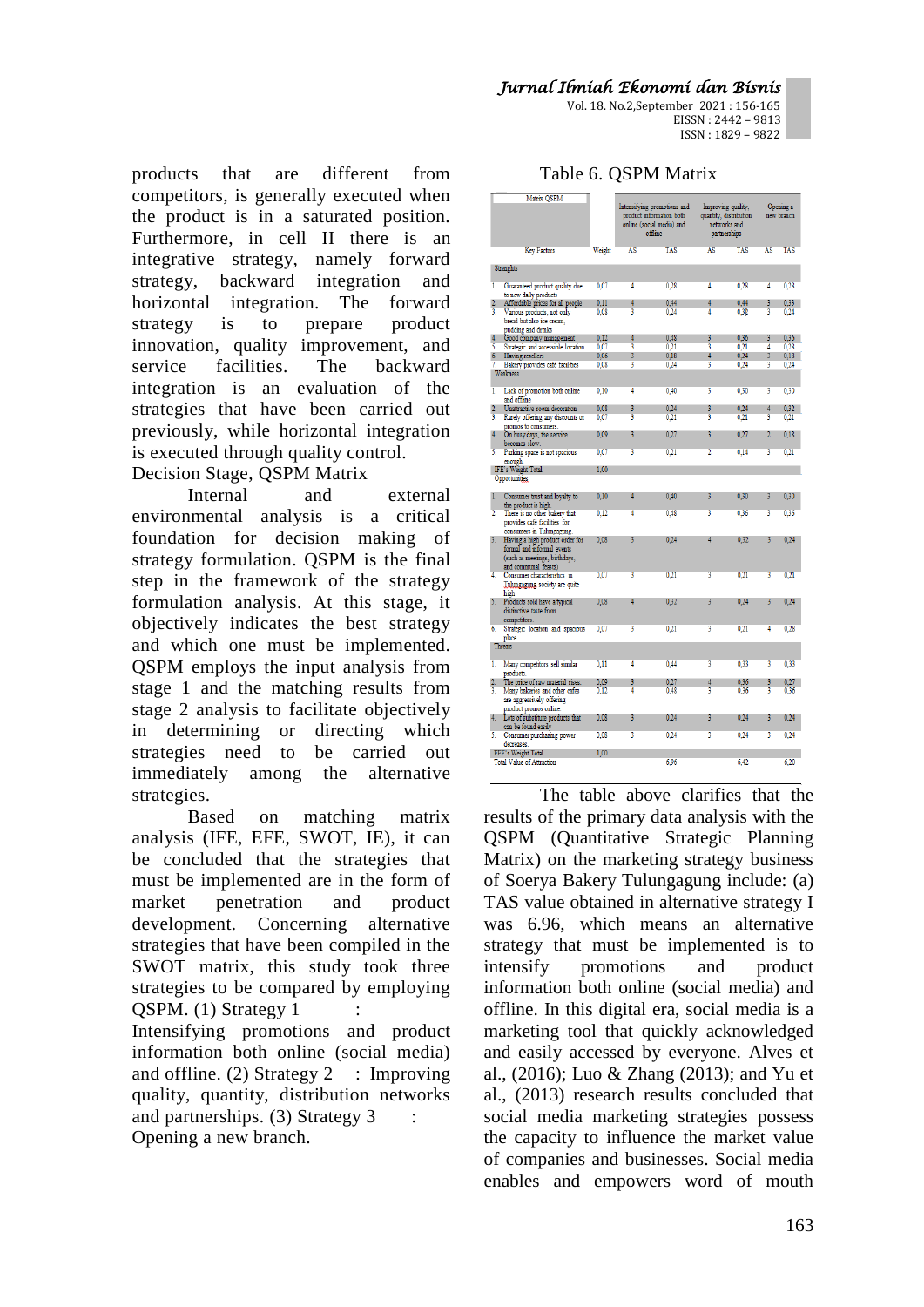Vol. 18. No.2,September 2021 : 156-165 EISSN : 2442 – 9813 ISSN : 1829 – 9822

information as a capacity to generate additional sales. Accordingly, online business promotion is highly significant to practice. Offline promotion is also substantial to support cooperation from an organization or institution as well as to increase the number of resellers. Offline promotion can be execute by creating attractive product catalogs that can be utilized as proposals for partnerships, as well as placing various posters or banners in strategic places to introduce Soerya Bakery products. (b) The TAS value reached in alternative strategy II was 6.42, which implies that the required alternative strategy that should be implemented is to improve the quality, quantity, distribution network, and partnership. It is significantly crucial for Soerya Bakery Tulungagung as it is related to customer trust and loyalty. Increasing the quality and quantity of bread production at Soerya Bakery is inseparable from the existence of production control management, which includes human resources (employees), raw materials, production equipment, and marketing distribution. This alternative is coherent with the results of Afridhal's research (2017), which found out that the acquisition of TAS value in the alternative strategy II was 6.25. It identifies that an alternative strategy that should be carried out in the research is to improve and maintain the quality and quantity of tanjong bread and efficiency in the use, facilities and infrastructure production.

The TAS value gained in alternative strategy III was 6.20, which means that opening a new branch is an alternative strategy to applied. Opening a business branch is a sign of business success. By opening a new branch, a business person can demonstrate their seriousness in expanding marketing targets and competitiveness in competition. This strategy is related to good company management, including being able to meet market demand; target suitability; good

production, marketing and sales processes; and resources.

## **CONCLUSIONS AND SUGGESTION**

The study employed mixed-methods in both qualitatively and quantitatively. It had successfully analyzed internal and external conditions through the SWOT matrix to determine the proper strategy to improve the competitiveness of Soerya Bakery Tulungagung business. The results indicated that the value for the Internal Factor Evaluation (IFE) matrix was 2.98 (average position) and the External Factor Evaluation (EFE) was 3.17 (moderate position). Furthermore, from the Internal External Matrix (IE), it can be concluded that growth and build strategy is required to apply, comprising of an intensive strategy (market penetration, market development, and product development) and integrative strategy (forward, backward, and horizontal integration). Whereas, the priority strategies that can be applied in developing the business based on the QSPM matrix is to intensify promotions and product information both online (social media) and offline; to improve the quality, quantity, distribution network, and partnerships; and to open a new branch.

The researchers selected Soerya Bakery Tulungagung, a Small and Medium Enterprise, as an object of research. Nonetheless, it is possible to employ other research objects for further researches, such as start-ups or companies. Hence, it may produce different kinds of research and enrich science.

# **REFERENCES**

Adewale et al. (2013). Impact of Marketing Strategy on Business Performance A Study of Selected Small and Medium Enterprises (Smes) In Oluyole Local Government, Ibadan, Nigeria. Journal of Business and Management, 11(4), 59-66.